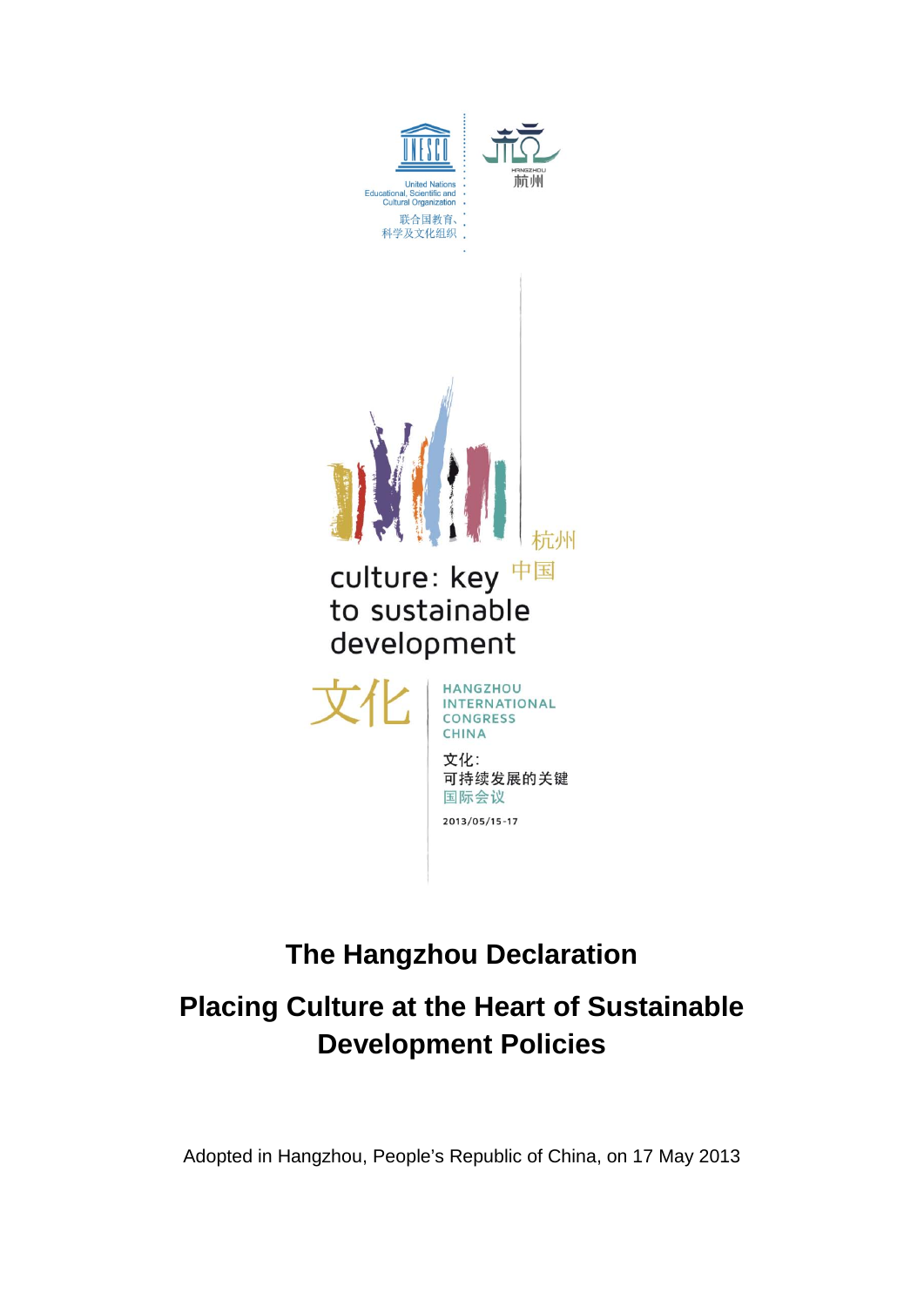We, the participants gathered in Hangzhou on the occasion of the International Congress "Culture: Key to Sustainable Development" (15-17 May 2013), wish to express our gratitude and acknowledge the generous hospitality and intellectual leadership of the Chinese authorities and the City of Hangzhou in providing a forum to reflect on the place that should be given to culture within the international sustainable development agenda. We especially recognize the efforts and achievements made by the City of Hangzhou to conserve its heritage and promote its vibrant culture for sustainable development.

We recognize the important advances that have been made over the past decade by the international community at all levels in achieving the Millennium Development Goals (MDGs) and other internationally agreed development goals.

We consider that in the face of mounting challenges such as population growth, urbanization, environmental degradation, disasters, climate change, increasing inequalities and persisting poverty, there is an urgent need for new approaches, to be defined and measured in a way which accounts for the broader picture of human progress and which emphasize harmony among peoples and between humans and nature, equity, dignity, well-being and sustainability.

These new approaches should fully acknowledge the role of culture as a system of values and a resource and framework to build truly sustainable development, the need to draw from the experiences of past generations, and the recognition of culture as part of the global and local commons as well as a wellspring for creativity and renewal.

We recall, in this regard, some of the most important policy documents that have underscored the importance of culture for sustainable development in recent years, including the UN General Assembly Resolutions N. 65/1 ("Keeping the Promise: United to Achieve the Millennium Development Goals", 2010), N. 65/166 (2011) and N. 66/208 (2012) on "Culture and Development", as well as a number of other relevant declarations, statements and normative instruments adopted at international, regional and national levels.

We recall in particular the outcome document of the UN Conference on Sustainable Development, "The Future We Want" (Rio de Janeiro, June 2012), which highlighted the importance of cultural diversity and the need for a more holistic and integrated approach to sustainable development.

We reaffirm that culture should be considered to be a fundamental enabler of sustainability, being a source of meaning and energy, a wellspring of creativity and innovation, and a resource to address challenges and find appropriate solutions. The extraordinary power of culture to foster and enable truly sustainable development is especially evident when a people-centred and place-based approach is integrated into development programmes and peace-building initiatives.

We also reaffirm the potential of culture as a driver for sustainable development, through the specific contributions that it can make  $-$  as knowledge capital and a sector of activity  $-$  to inclusive social, cultural and economic development, harmony, environmental sustainability, peace and security. This has been confirmed by a wealth of studies and demonstrated by numerous concrete initiatives.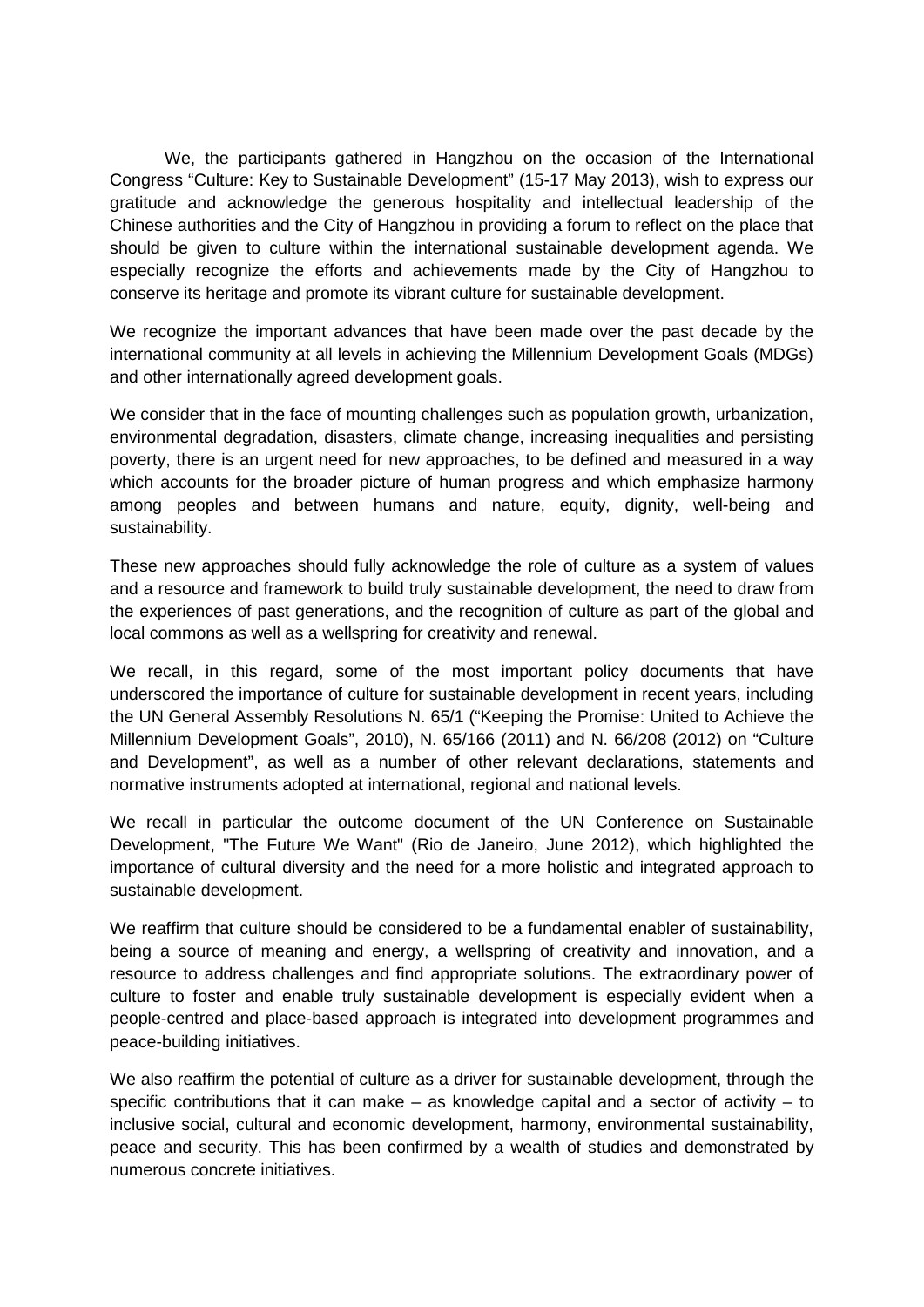We recognize that one size does not fit all and that different cultural perspectives will result in different paths to development. At the same time, we embrace an understanding of culture that is open, evolving and strongly framed within a rights-based approach and the respect for diversity, the free access to which enables individuals "to live and be what they choose", thus enhancing their opportunities and human capabilities while promoting mutual understanding and exchange among peoples.

We believe that the time has come, building on these important statements of principle and lessons learnt, for the full integration of culture – through clear goals, targets and indicators – into agreed development strategies, programmes and practices at global, regional, national and local levels, to be defined in the post-2015 UN development agenda. Only such a concrete political and operational framework can ensure that all development initiatives lead to truly sustainable benefits for all, while securing the right of future generations to benefit from the wealth of cultural assets built up by previous generations.

We therefore call on governments and policy-makers, who will play a role in defining the post-2015 UN global development framework and sustainable development goals, to seize this unique opportunity and give consideration to the following actions to place culture at the heart of future policies for sustainable development:

## **Integrate culture within all development policies and programmes**

Development is shaped by culture and local context, which ultimately also determine its outcomes. Consideration of culture should therefore be included as the fourth fundamental principle of the post-2015 UN development agenda, in equal measure with human rights, equality and sustainability. The cultural dimension should be systematically integrated in definitions of sustainable development and well-being, as well as in the conception, measurement and actual practice of development policies and programmes. This will require the establishment of effective institutional coordination mechanisms at global and national levels, the development of comprehensive statistical frameworks with appropriate targets and indicators, the carrying out of evidence-based analyses and the building of capacities at all levels.

### **Mobilize culture and mutual understanding to foster peace and reconciliation**

In the context of globalization, and in the face of the identity challenges and tensions it can create, intercultural dialogue and the recognition of and respect for cultural diversity can forge more inclusive, stable and resilient societies. They should be promoted notably through educational, communication and artistic programmes, as well as through dedicated national councils, to foster an environment conducive to tolerance and mutual understanding. In areas that have experienced violent conflicts, the rehabilitation of cultural heritage and cultural activities should be promoted to enable affected communities to renew their identity, regain a sense of dignity and normalcy, enjoy the universal language of art and begin to heal the scars of wars. Consideration of cultural contexts should also be integrated into conflictresolution initiatives and peace-building processes.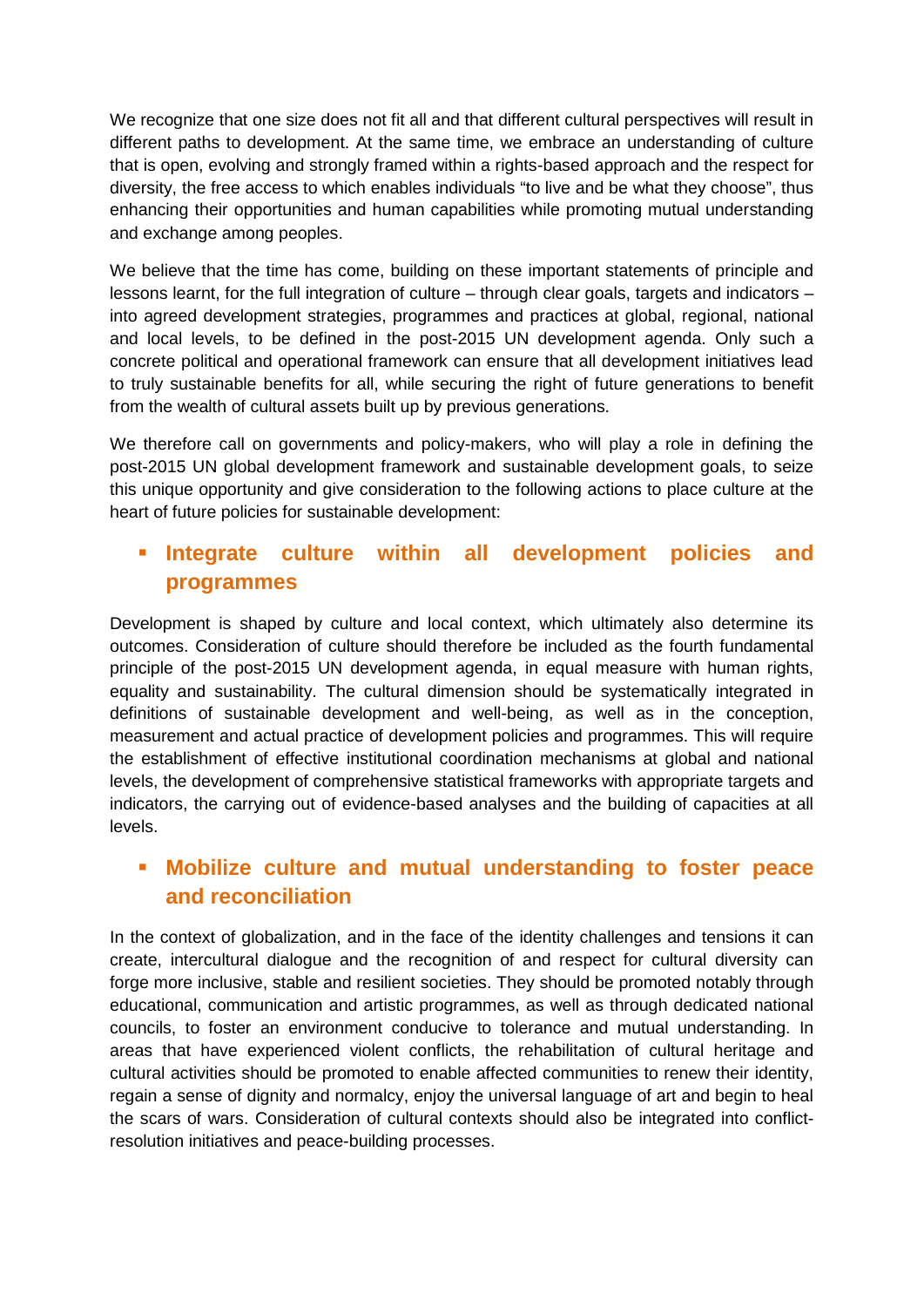#### **Ensure cultural rights for all to promote inclusive social development**

Guaranteeing cultural rights, access to cultural goods and services, free participation in cultural life, and freedom of artistic expression are critical to forging inclusive and equitable societies. A rights-based approach to culture and respect for cultural and linguistic diversity should be promoted within national and regional policies and legal frameworks, including consideration for minorities, gender balance, and youth and specific indigenous peoples' concerns. Cultural values, assets and practices, including those of minorities and indigenous peoples, should be integrated into educational and communication programmes, and they should be safeguarded and given adequate recognition. Cultural literacy in schools is an integral part of quality education, and it should play an important role in the promotion of inclusive and equitable societies. Special support should be provided to cultural programmes that foster creativity and artistic expression, learn from the experiences of the past, and promote democracy and the freedom of expression, as well as address gender issues, discrimination, and the traumas resulting from violence.

## **Leverage culture for poverty reduction and inclusive economic development**

Culture, as knowledge capital and as a resource, provides for the needs of individuals and communities and reduces poverty. The capabilities of culture to provide opportunities for jobs and incomes should be enhanced, targeting in particular women, girls, minorities and youth. The full potential of creative industries and cultural diversity for innovation and creativity should be harnessed, especially by promoting small and medium-sized enterprises, and trade and investments that are based on materials and resources that are renewable, environmentally sustainable, locally available, and accessible to all groups within society, as well as by respecting intellectual property rights. Inclusive economic development should also be achieved through activities focused on sustainably protecting, safeguarding and promoting heritage. Special attention should be given to supporting responsible, culturallyaware, inclusive and sustainable tourism and leisure industries that contribute to the socioeconomic development of host communities, promote cross-cultural exchanges, and generate resources for the safeguarding of tangible and intangible heritage.

#### **Build on culture to promote environmental sustainability**

The safeguarding of historic urban and rural areas and of their associated traditional knowledge and practices reduces the environmental footprints of societies, promoting more ecologically sustainable patterns of production and consumption and sustainable urban and architectural design solutions. Access to essential environmental goods and services for the livelihood of communities should be secured through the stronger protection and more sustainable use of biological and cultural diversity, as well as by the safeguarding of relevant traditional knowledge and skills, paying particular attention to those of indigenous peoples, in synergy with other forms of scientific knowledge.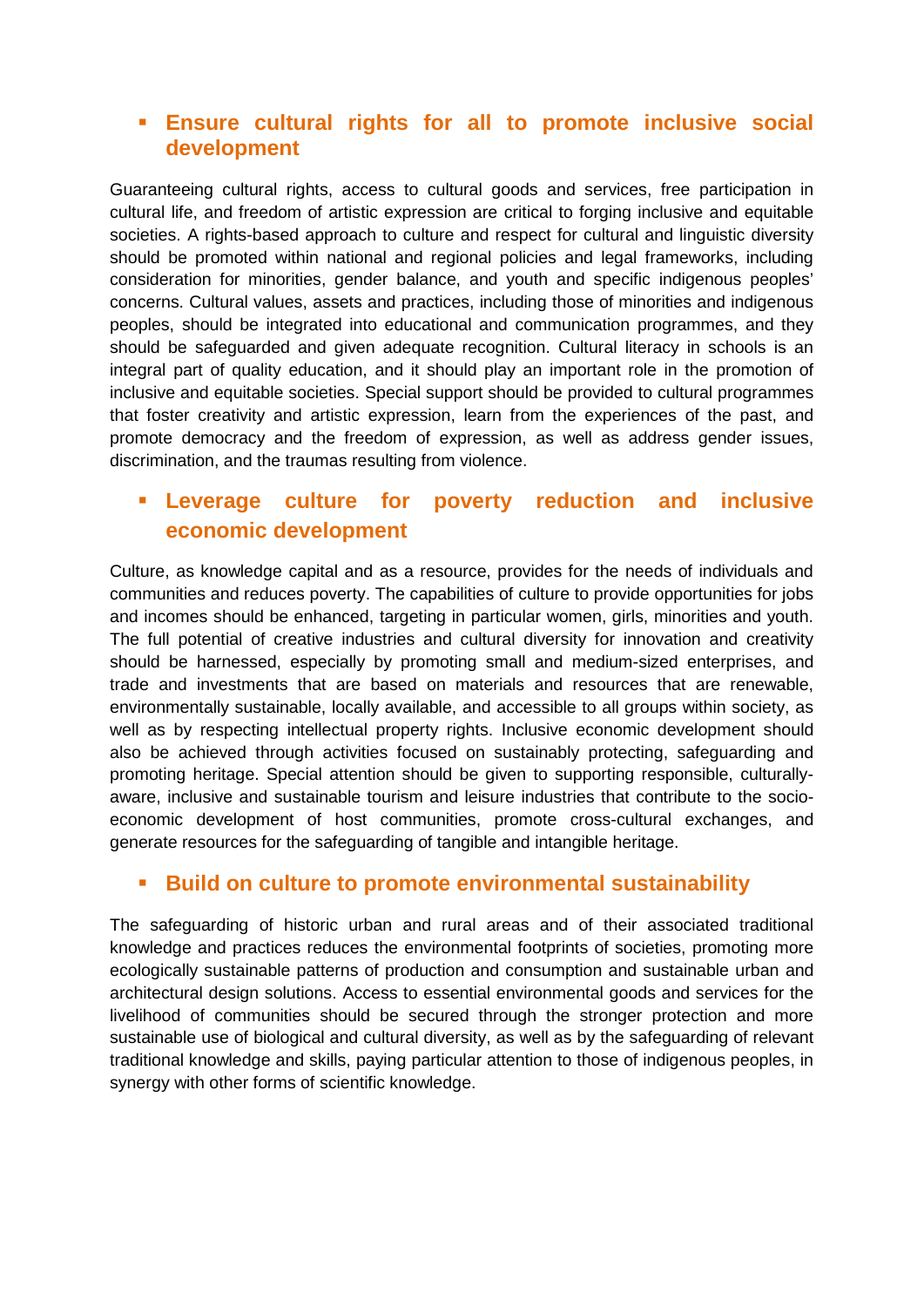## **Strengthen resilience to disasters and combat climate change through culture**

The appropriate conservation of the historic environment, including cultural landscapes, and the safeguarding of relevant traditional knowledge, values and practices, in synergy with other scientific knowledge, enhances the resilience of communities to disasters and climate change. The feeling of normalcy, self-esteem, sense of place and confidence in the future among people and communities affected by disasters should be restored and strengthened through cultural programmes and the rehabilitation of their cultural heritage and institutions. Consideration for culture should be integrated into disaster-risk reduction and climate-change mitigation and adaptation policies and plans in general.

#### **Value, safeguard and transmit culture to future generations**

Heritage is a critical asset for our well-being and that of future generations, and it is being lost at an alarming rate as a result of the combined effects of urbanization, development pressures, globalization, conflicts and phenomena associated with climate change. National policies and programmes should be strengthened in order to secure the protection and promotion of this heritage and of its inherited systems of values and cultural expressions as part of the shared commons, while giving it a central role in the life of societies. This should be achieved by its full integration in the development sector as well as in educational programmes.

## **Harness culture as a resource for achieving sustainable urban development and management**

A vibrant cultural life and the quality of urban historic environments are key for achieving sustainable cities. Local governments should preserve and enhance these environments in harmony with their natural settings. Culture-aware policies in cities should promote respect for diversity, the transmission and continuity of values, and inclusiveness by enhancing the representation and participation of individuals and communities in public life and improving the conditions of the most disadvantaged groups. Cultural infrastructure, such as museums and other cultural facilities, should be used as civic spaces for dialogue and social inclusion, helping to reduce violence and foster cohesion. Culture-led redevelopment of urban areas, and public spaces in particular, should be promoted to preserve the social fabric, improve economic returns and increase competitiveness, by giving impetus to a diversity of intangible cultural heritage practices as well as contemporary creative expressions. The cultural and creative industries should be promoted, as well as heritage-based urban revitalization and sustainable tourism, as powerful economic sub-sectors that generate green employment, stimulate local development, and foster creativity.

## **Capitalize on culture to foster innovative and sustainable models of cooperation**

The great and unexplored potential of public-private partnerships can provide alternative and sustainable models for cooperation in support of culture. This will require the development, at national level, of appropriate legal, fiscal, institutional, policy and administrative enabling environments, to foster global and innovative funding and cooperation mechanisms at both